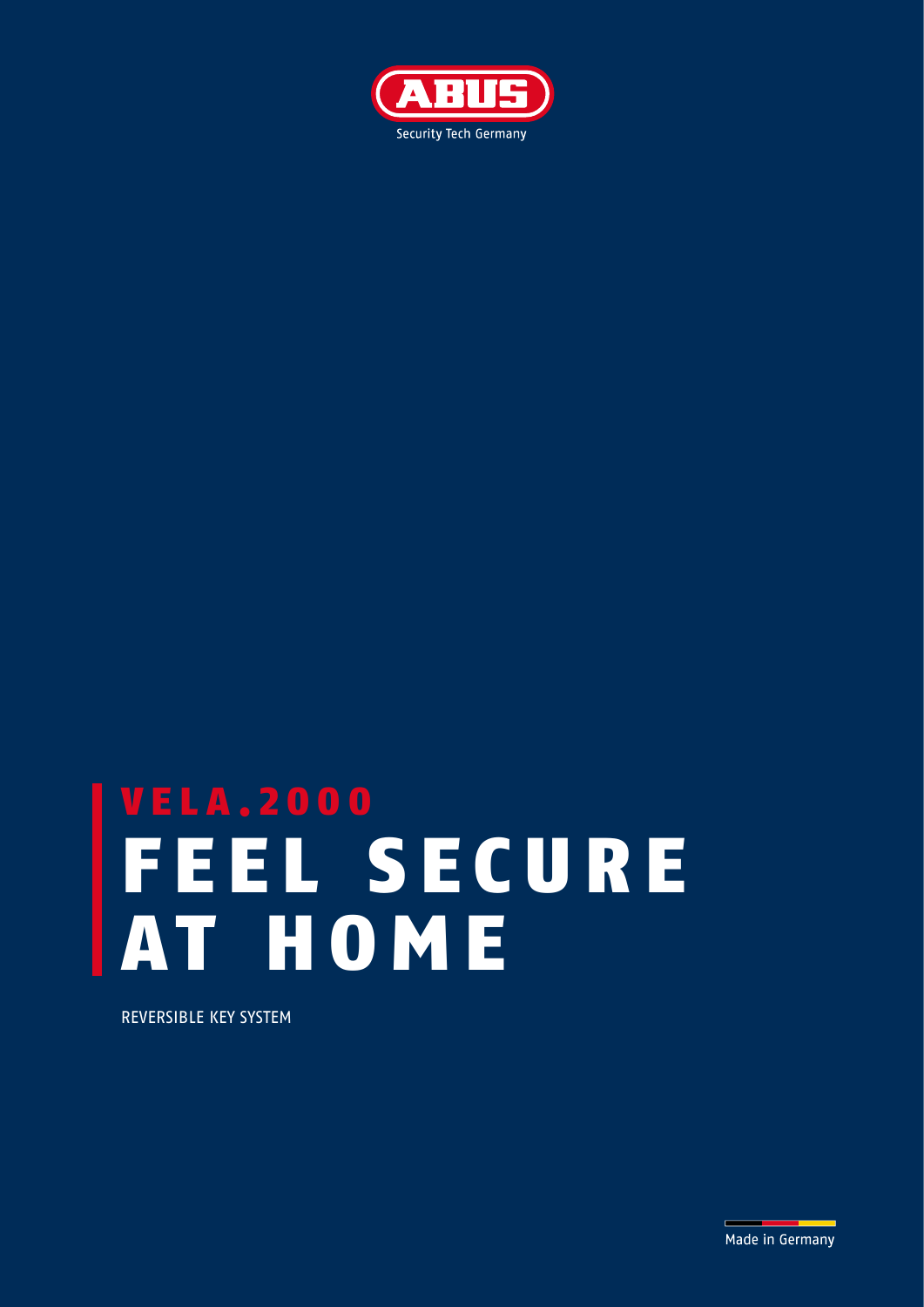## **FEEL SECURE AT HOME**

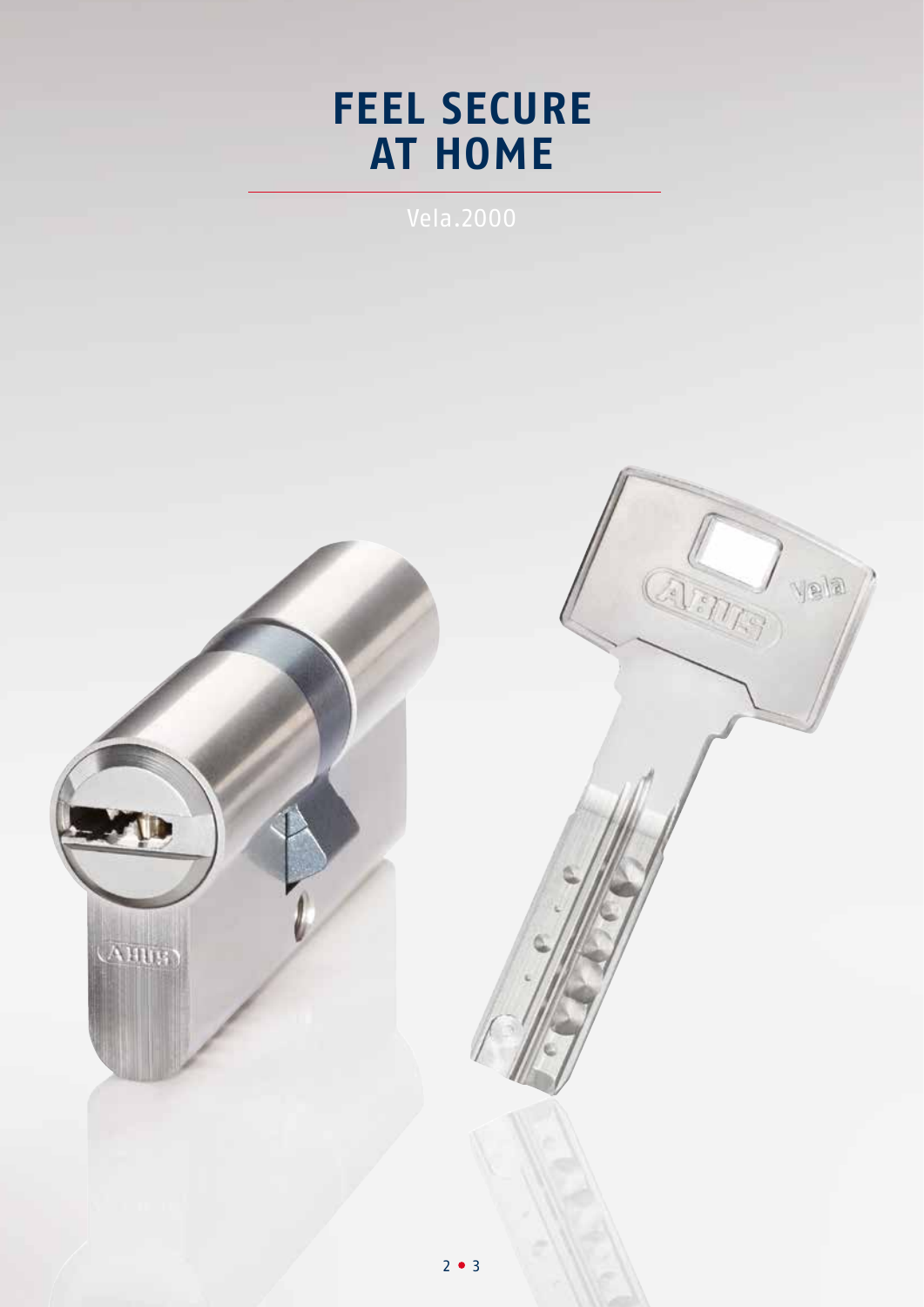#### **PROTECTING YOUR PRIVACY**

The innovative Inspect unit inside the cylinder verifies the key's locking authorisation to prevent the door from being accessed with illegal copies. The Inspect system and the multiple paracentric reversible profile also prevent manipulation of the lock cylinder. The security card provides additional protection as it must be presented before additional cylinders and keys can be ordered. So you can feel secure in your own home.

### **ONE KEY FOR YOUR ENTIRE HOME**

Use just one key to open your building door, front door, letterbox, cellar and outbuildings. Lock your front door easily at night with a knob cylinder by simply turning the knob. Choose a cylinder colour that matches your existing door fittings and building concept. You can even set up individual locking authorisations for each user.

### **MORE CONVENIENT**

The innovative shape of the key makes it almost unnoticeable in a pocket. The modern, attractively shaped reversible key conveniently locks all doors. It is made of high-quality material for long-term security.

#### **FUTURE-PROOF INVESTMENT**

The Vela system can be expanded at any time. We can deliver expansion products for your locking system years after installation. So you can flexibly react to changes.

High-quality raw materials, high-precision manufacturing and our many years of experience mean that you can rest assured in the knowledge that your building is secure. And the fact that the lock cylinders are developed and produced in Germany guarantees premium quality and a long service life.



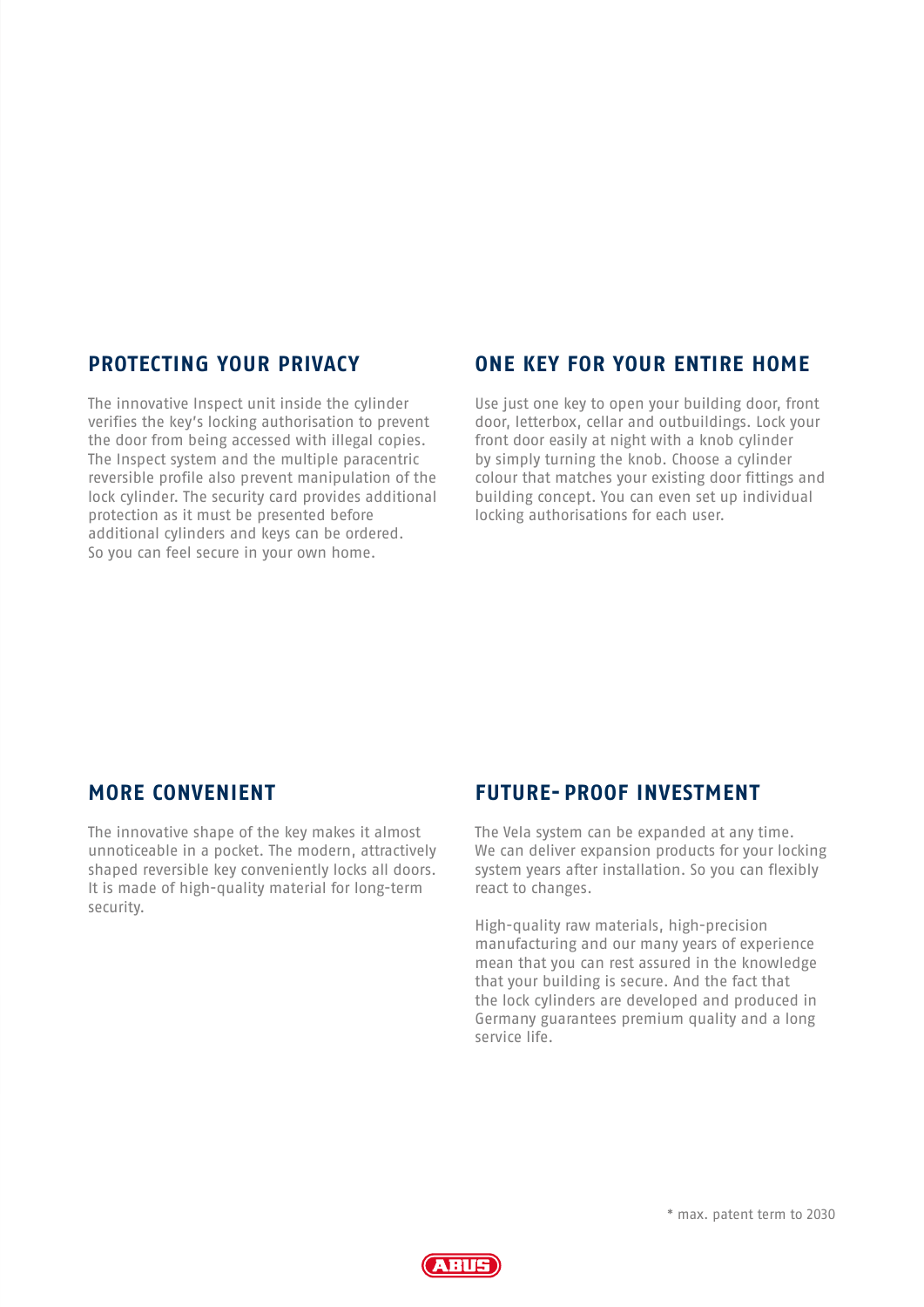## **VELA.2000**

## In detail

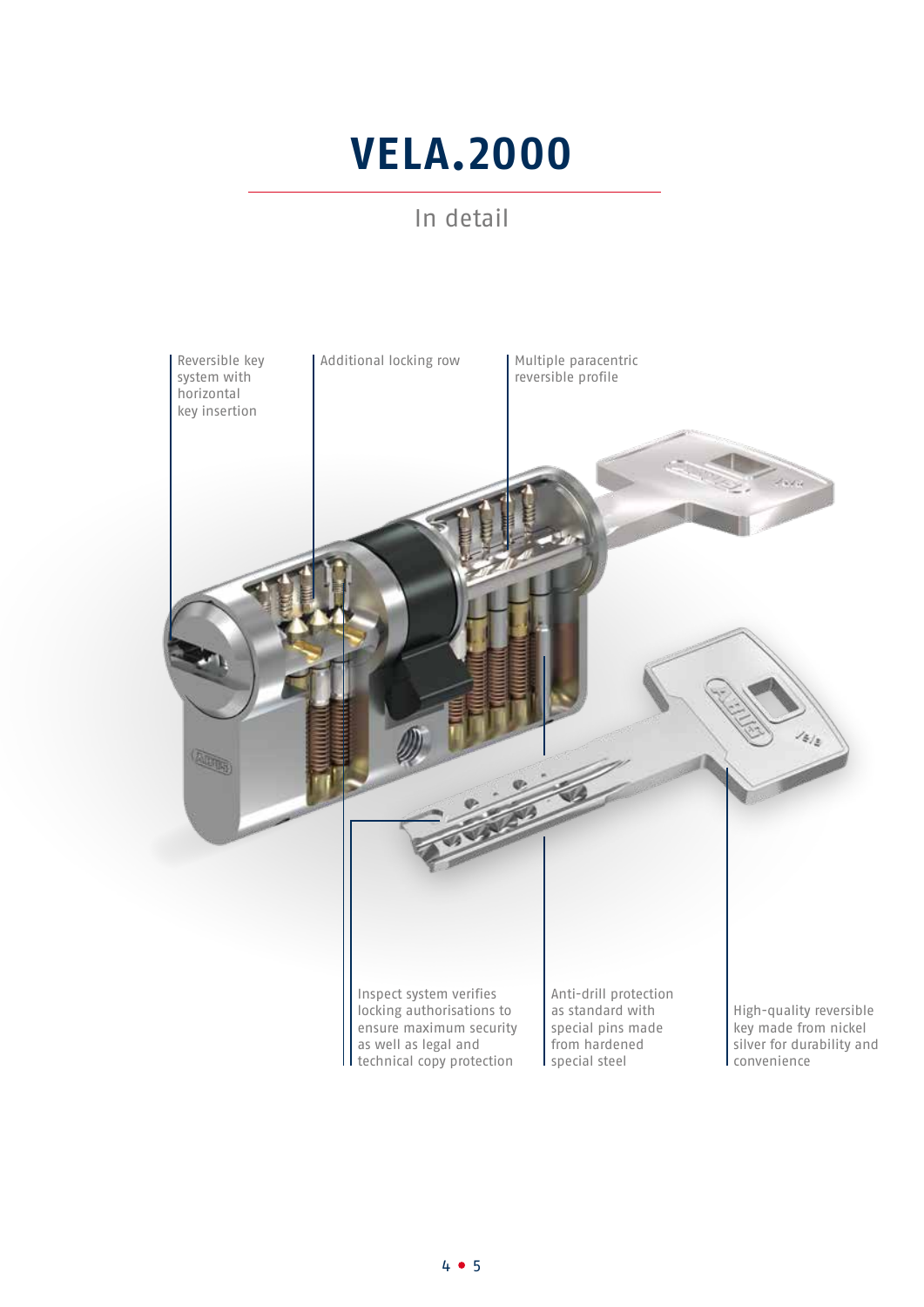

The modern reversible key system with horizontal key insertion offers users maximum convenience



The innovative shape of the key makes it almost unnoticeable in a pocket. The modern key is made from a high-quality material for long-term security.



The Vela locking system comes with the patented\* Inspect system in the cylinder and key. This verifies that the key has the correct authorisation to open the door.

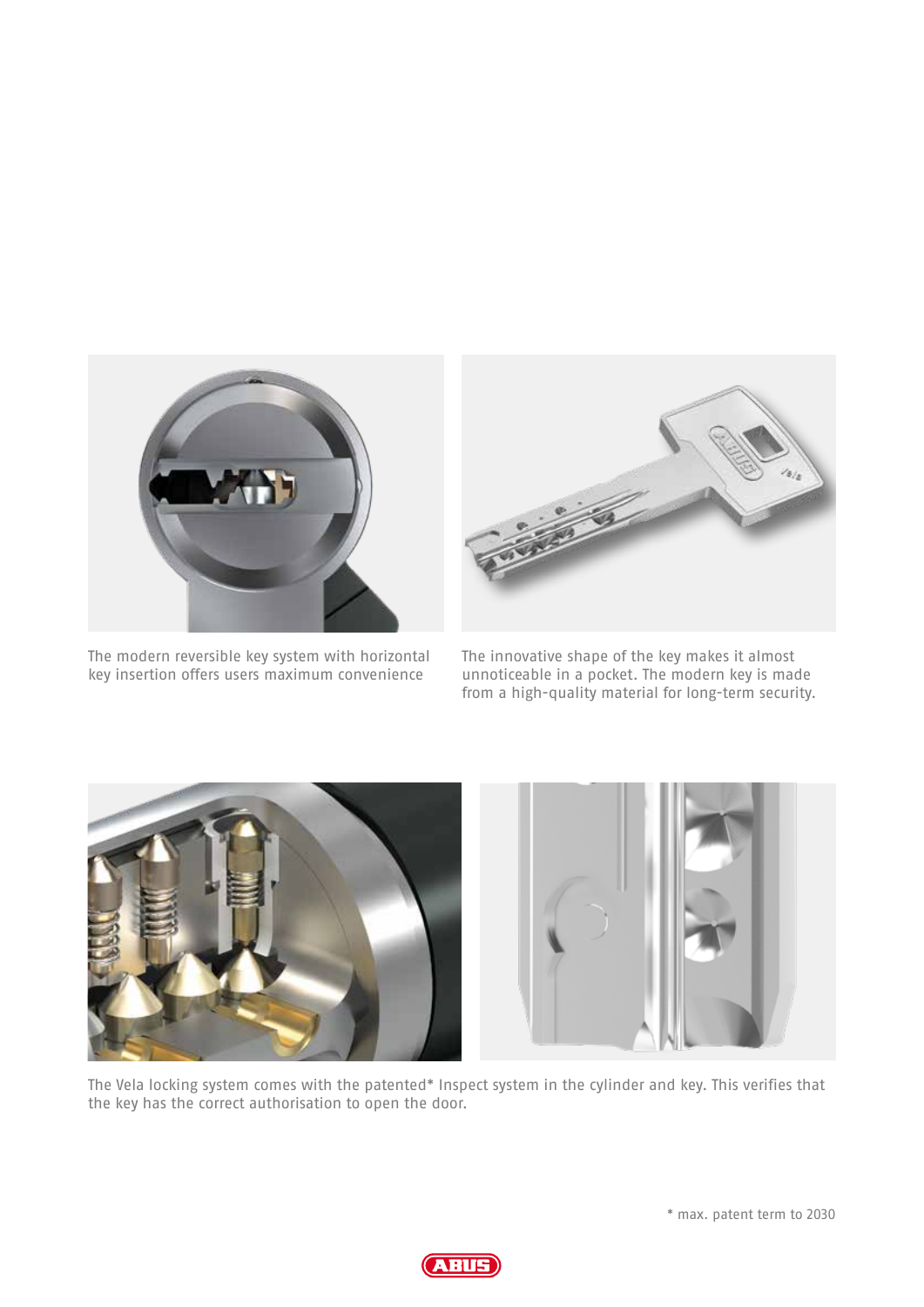## **SECURITY, HARD AS STEEL**

## Vela MX



## **SECURITY, HARD AS STEEL**

The stainless steel elements inside the Vela MX cylinder provide iron clad security as standard. The stainless steel bar is the key component of the system and provides increased protection against breakage and extraction. The high-strength stainless steel anti-drill inlay and the hardened steel elements inside the cylinder offer increased protection against drilling.

### **MAXIMUM FLEXIBILITY**

Moving?

Installing a new door? Making changes to your organisational structure? No problem! Modular cylinders allow you to adapt their lengths to suit your new door. So you can flexibly react to changes.

## **MIX AND MATCH**

For maximum security and flexibility, choose Vela cylinders with modular MX technology. This allows modular cylinders to be combined with compact cylinders in one master key system.



Anti-drill protection



Anti-shatter protection



Extraction protection

6 7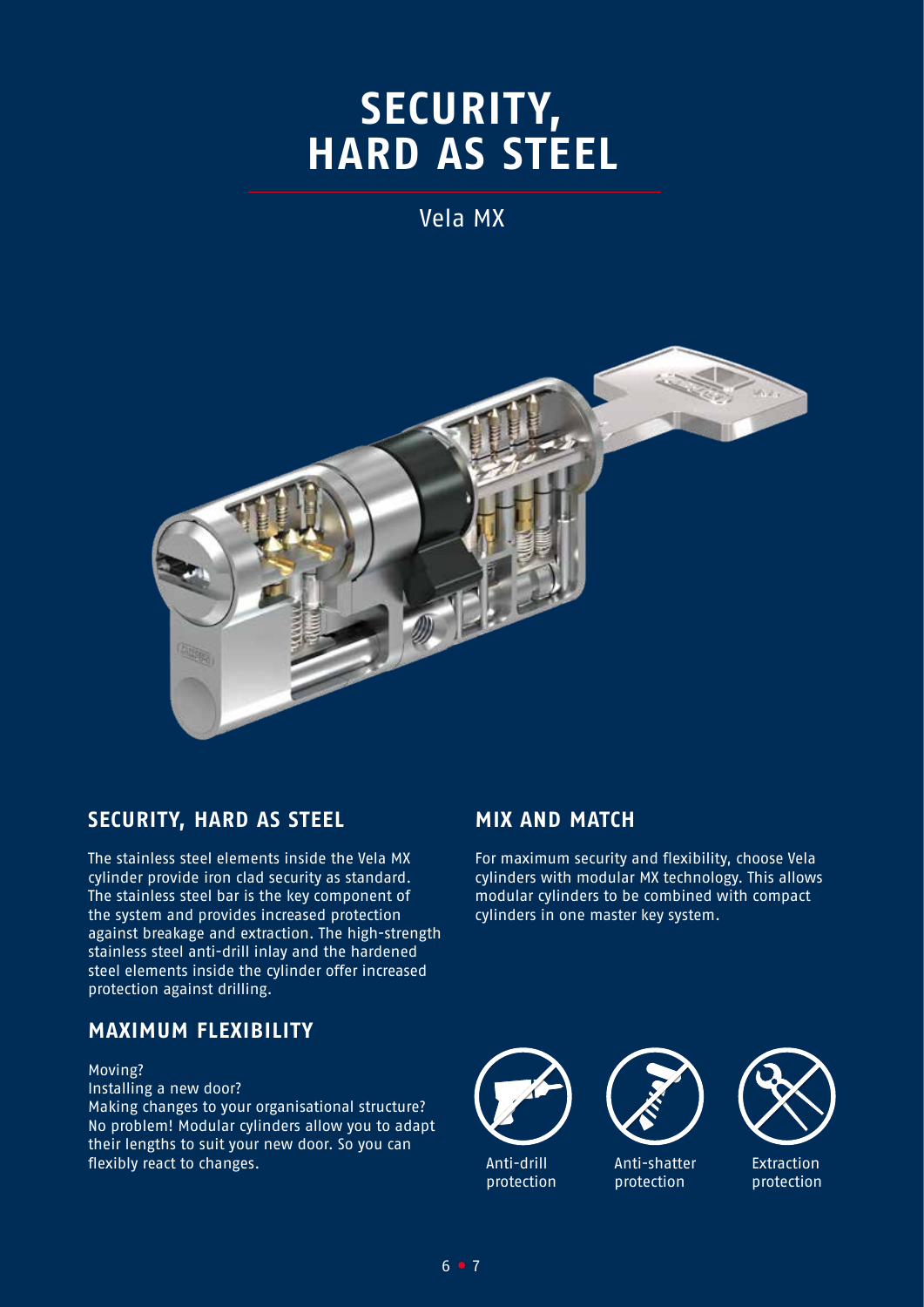## **TECHNICAL DETAILS**

Overview

| System:                        | Vela.2000                                                                                                      |
|--------------------------------|----------------------------------------------------------------------------------------------------------------|
| Key:                           | Multiple paracentric reversible key made from hard-wearing nickel silver                                       |
| Key insertion:                 | Horizontal                                                                                                     |
| Patent protection*:            |                                                                                                                |
| Trademark protection:          |                                                                                                                |
| Copy protection:               | Inspect system                                                                                                 |
| Locking rows:                  | $\overline{2}$                                                                                                 |
| Total locking elements:        | 10                                                                                                             |
| Modular design:                | <b>Optional</b>                                                                                                |
| Basic length:                  | 30/30 mm and 28/32 mm for Euro profile double cylinders                                                        |
| Length increments:             | Extensions available in 5 mm increments                                                                        |
| Security card:                 |                                                                                                                |
| Key related security:          | Class 6 in accordance with DIN EN 1303, details available on request                                           |
| Attack resistance:             | Class B<br>Class D if special features anti-drill and extraction protection "BZD"                              |
| Fire resistance:               | Class B, T90                                                                                                   |
| Product certification:         | Certified to DIN 18252 and DIN EN 1303 standards<br>Optional, for example SKG***, details available on request |
| Manufacturer<br>certification: | ISO 9001                                                                                                       |
| Production:                    | Made in Germany                                                                                                |